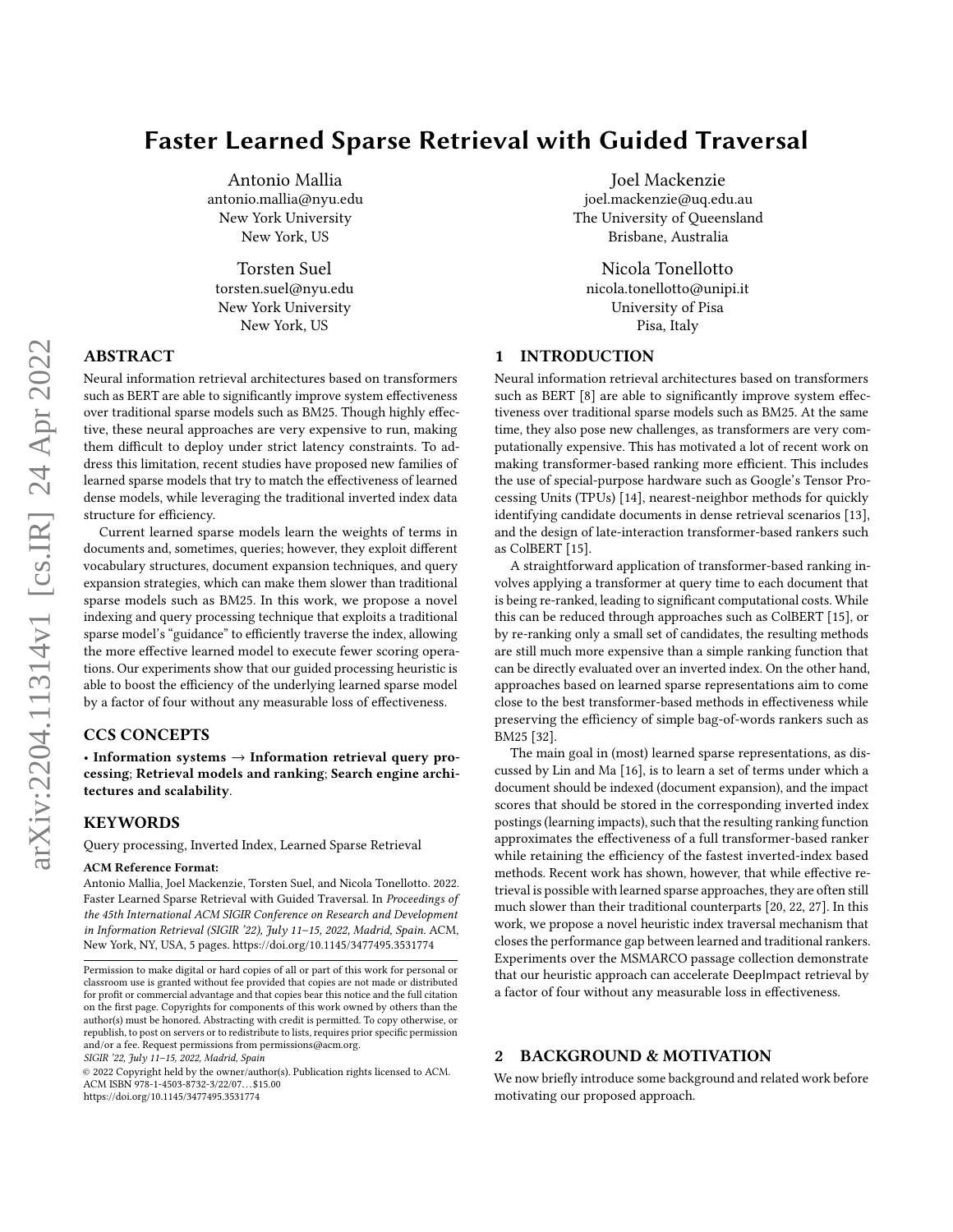Learned Sparse Models. While various learned sparse models have been proposed, they all improve effectiveness in two ways:

- (1) Term Expansion: Adding new terms to document or query representations; and
- (2) Term Re-weighting: Changing the weights of the terms in documents or queries.

To this end, learned sparse models typically make use of the contextual word representations of large language models such as BERT, allowing them to "learn" when new terms should be added, or when terms are important. It is important to note that both expansion and re-weighting can be applied to documents (before indexing), to queries (before searching), or any combination thereof.

DeepCT [\[6,](#page-4-10) [7\]](#page-4-11) is the first example of learned sparse retrieval, exploiting the contextual word representations from BERT to reweight term frequencies for BM25 scoring. The main limitation of DeepCT lies in the fact that it does not address the vocabulary mismatch problem [\[37\]](#page-4-12): only terms already appearing in the documents will receive learned weights to improve their relevance signals. DocT5Query [\[29\]](#page-4-13) addresses the vocabulary mismatch problem by expanding documents offline via the T5 [\[31\]](#page-4-14) sequence-to-sequence model. However, DocT5Query does not explicitly re-weight the terms within each document and, like DeepCT, relies on BM25 scoring.

A way to address the shortcomings of DeepCT and DocT5Query was first proposed by Mallia et al. [\[27\]](#page-4-9). Instead of using the original document collection, their model, DeepImpact, expands the documents to include new terms to address the vocabulary mismatch via the DocT5Query model. Then, instead of scoring the documents with BM25, DeepImpact directly optimizes the sum of query term impacts to maximize the score difference between relevant and non-relevant passages for the query. That is, DeepImpact actually learns the ranking function instead of applying an existing one.

Other approaches for learning expansion terms and term importance re-weighting include uniCOIL [\[16\]](#page-4-6), TILDEv2 [\[38\]](#page-4-15), and SPLADEv2 [\[11\]](#page-4-16), all of which employ document expansion and the use of a contextualized language model to learn a ranking model. As opposed to DeepImpact, uniCOIL and SPLADEv2 also perform weighting on the query terms, such that document ranking becomes a weighted sum over term impacts. Furthermore, SPLADEv2 also employs query expansion, thereby adding new terms to each query rather than just re-weighting the existing ones.

In order to make use of an inverted index for querying, all of the learned term scores derived from the aforementioned models are quantized and embedded into the postings lists of the index. Then querying proceeds as usual, with document scores computed as the weighted sum of term impacts. Although TILDEv2 was initially proposed in the context of re-ranking a set of candidates, we employ it here as an effective first-stage ranker. It is also worth mentioning that Formal et al. [\[11\]](#page-4-16) train SPLADEv2 using knowledge distillation [\[12\]](#page-4-17), an approach which substantially increases the model accuracy with no particular effect on the retrieval latency; this could be leveraged by the other models as well, but we leave this as future work.

Table [1](#page-1-0) summarizes the index statistics and the average query lengths of the different learned sparse models. The average number of postings per term ranges from 100 to 178 for methods exploiting word-level tokenization, namely BM25, DeepCT, DocT5Query, and DeepImpact, and from 21K to 72K postings per term for methods exploiting BERT's WordPiece tokens [\[8\]](#page-4-1), namely uniCOIL, TILDEv2, and SPLADEv2. The latter tokenization algorithm greedily restricts the number of tokens to subwords that are part of the BERT vocabulary. This process is very different from the more popular word-level tokenization, where tokens are generated by splitting on whitespaces and punctuation characters. These ranges, as well as the average number of query terms, have a serious impact on the query processing times, as we will show in Section [4.](#page-2-0)

<span id="page-1-0"></span>Table 1: Basic statistics for the indexes of several traditional and learned sparse retrieval models.

| Model                | <b>Terms</b> | Postings      | Avg. Query Length |
|----------------------|--------------|---------------|-------------------|
| <b>BM25</b>          | 2,660,824    | 266, 247, 718 | 4.5               |
| DeepCT               | 989,873      | 128,969,826   | 4.5               |
| DocT5Query           | 3,929,111    | 452,197,951   | 4.5               |
| uniCOIL              | 27,678       | 587,435,995   | 686.3             |
| TILDE <sub>v2</sub>  | 27,437       | 809,658,361   | 4.9               |
| SPLADE <sub>v2</sub> | 28,131       | 2,028,512,653 | 2037.8            |
| DeepImpact           | 3,514,102    | 628,412,657   | 4.2               |

Efficient Index Traversal. To avoid the expensive scoring of all documents matching at least one query term in the document collection, several dynamic pruning techniques for disjunctive queries have been proposed. Safe dynamic pruning methods enrich the inverted index with additional information used to skip documents; during query processing, documents that cannot possibly score high enough to be in the list of the final top- $K$  documents are bypassed. Thus, the final list of returned documents is the same as in exhaustive scoring of all documents, but with significantly less work. The most widely adopted dynamic pruning techniques include MaxScore [\[34\]](#page-4-18), WAND [\[2\]](#page-4-19), BlockMax WAND (BMW) [\[10\]](#page-4-20), and Variable BMW [\[24,](#page-4-21) [25\]](#page-4-22). In general, dynamic pruning techniques exhibit good efficiency speed-ups when able to exploit the underlying distribution of scores, global upper bounds, and local upper bounds [\[33\]](#page-4-23). Given a query, if few composing terms have high upper bounds, while the remaining posting lists or blocks of postings have low upper bounds, there are many possibilities to skip over documents that cannot make it into the final top- $K$ . In particular, the BM25 and DPH [\[1\]](#page-4-24) scoring functions are known to exhibit favorable score distributions, while scores based on probabilistic language models are less amenable to skipping [\[30\]](#page-4-25).

Motivation. Prior work has empirically demonstrated that learned sparse models are typically slower than their traditional counterparts [\[20,](#page-4-7) [22,](#page-4-8) [27\]](#page-4-9), suggesting that the resulting score distributions are less amenable to dynamic pruning. To illustrate this phenomenon, consider Figure [1,](#page-2-1) which plots the list-wise upper-bound scores assigned to each of the query terms in the MSMARCO dev query set. Clearly, DeepImpact scoring yields many more high impact terms than BM25 and DocT5Query, making it more difficult for dynamic pruning algorithms to avoid work. Figure [2](#page-2-2) shows this effect, with DeepImpact scoring a much higher proportion of documents than BM25 and DocT5Query under the popular MaxScore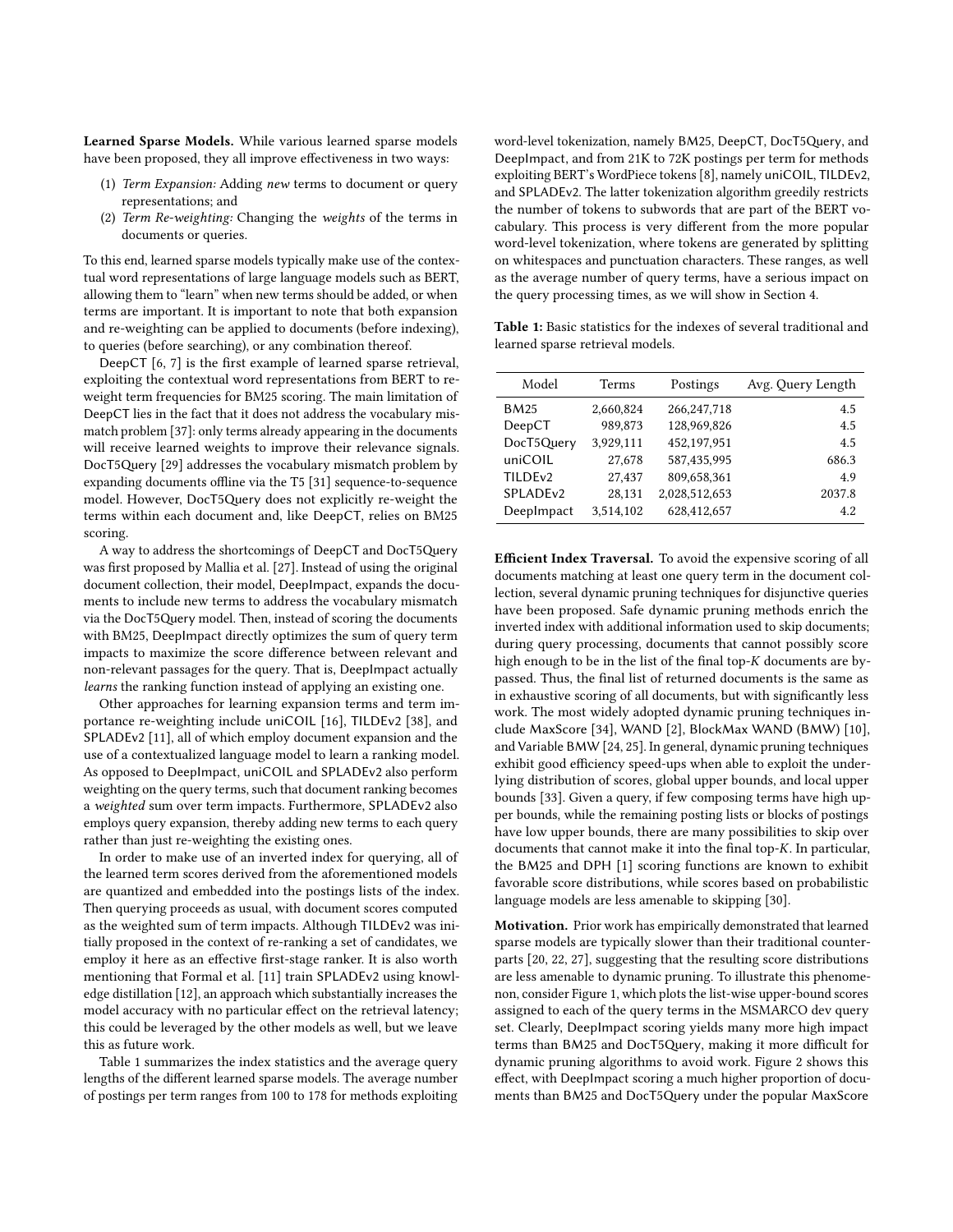<span id="page-2-1"></span>

Figure 1: The distribution of list-wise upper-bound scores for all terms in the MSMARCO Dev Queries. DeepImpact gives much higher weights to terms, on average, than the others.

<span id="page-2-2"></span>

Figure 2: Relative percentage of documents scored (as compared to an exhaustive algorithm) with MaxScore for  $k = 1000$  over the MSMARCO Dev Queries.

algorithm. What is the cause of these high impacts? Consider any common term such as "the"; BM25 will, by nature, give this term a low impact because it appears in most documents. However, the contextual nature of the language model DeepImpact is trained over means it can predict when "the" is an important word, such as in an article discussing the definition or origin of the term "the". As such, we are interested in exploring heuristic processing techniques that can achieve the efficiency of the traditional rankers with the effectiveness of the learned sparse models.

### 3 FAST TOP-K GUIDED TRAVERSAL

5<br>  $\frac{1}{\sqrt{1-\frac{1}{2}}}$ <br>  $\frac{1}{\sqrt{1-\frac{1}{2}}}$ <br>  $\frac{1}{\sqrt{1-\frac{1}{2}}}$ <br>  $\frac{1}{\sqrt{1-\frac{1}{2}}}$ <br>  $\frac{1}{\sqrt{1-\frac{1}{2}}}$ <br>  $\frac{1}{\sqrt{1-\frac{1}{2}}}$ <br>  $\frac{1}{\sqrt{1-\frac{1}{2}}}$ <br>  $\frac{1}{\sqrt{1-\frac{1}{2}}}$ <br>  $\frac{1}{\sqrt{1-\frac{1}{2}}}$ <br>  $\frac{1}{\sqrt{1-\frac{1}{2}}}$ <br>  $\frac{1}{\sqrt{1-\frac{1}{2}}}$ DocT5Query<br>DeepImpact<br>DeepImpact<br>DeepImpact<br>MSMARCO Dev<br>algorithm. What<br>common term su<br>low impact beca<br>contextual natu:<br>over means it can<br>in an article discussion, we are intered that can achieve<br>effectiveness of 1<br>3 FAST Motivated by the analysis in Section [2,](#page-0-0) we now propose a fast heuristic query processing strategy that exploits the favorable score distributions provided by BM25. In particular, our technique employs BM25 scoring over a DocT5Query expanded index to decide which documents to process, but uses the DeepImpact model to compute the document scores, thereby running nearly as fast as plain BM25 traversal, but with significantly better effectiveness. This method relies on the fact that DeepImpact uses DocT5Query to expand the underlying corpus and also uses word-level tokenization; thus the underlying posting lists are basically the same.<sup>[1](#page-2-3)</sup> We hypothesize that the documents visited during index traversal over the DocT5Query index are typically high-impact documents under the DeepImpact model, which should allow fast, yet effective, retrieval. **The main of the signal of the signal of the signal of the signal of the signal of the signal of the signal of the signal of the signal of the signal of the signal of the signal of the signal of the signal of the signal** 

To implement this query processing strategy, the impact value for both BM25 (on the DocT5Query index) and DeepImpact must

<span id="page-2-3"></span>

<span id="page-2-5"></span>

Figure 3: Guided traversal for a single-term query: (a) the threshold of the BM25 top- $K$  min-heap is used to find the next document to process, (b) the combined impact is decoded into its two component values, and checked against the respective results sets.

be stored for each posting in the index.<sup>[2](#page-2-4)</sup> Fortunately, due to the fact that a small number of bits is sufficient for representing the impact scores for these models, they can be packed into a single 32-bit integer, with each score represented with 16 bits. At query processing time, two top- $K$  min-heaps are initialized [\[23\]](#page-4-26); the first heap maintains the top- $K$  documents according to BM25, and the second heap maintains the top- $K$  documents for DeepImpact. Query processing proceeds, as usual, using the BM25 min-heap to drive the index traversal, including any dynamic pruning. When it comes time to score a document, the combined impacts are unpacked from the index, and each min-heap is updated. At the end of processing, both top- $K$  heaps will contain the  $K$  highest scoring documents that were visited during BM25 traversal. Figure [3](#page-2-5) sketches one cycle of this process, which we denote guided traversal (GT).

An interesting extension to the guided traversal process de-scribed above is to also account for interpolated scoring regimes [\[35\]](#page-4-27). In particular, since the secondary learned top- $K$  set is computed over exactly those documents visited by the BM25-driven traversal, it is possible to compute interpolated scores in the secondary heap. We investigate this idea in our experiments by applying an unweighted linear interpolation between BM25 and DeepImpact, denoted as guided traversal with interpolation (GTI).

While we expect that our DeepImpact-GT and DeepImpact-GTI methods could generalize to other models, we only apply them to DeepImpact since uniCOIL, TILDEv2, and SPLADEv2 use BERT WordPiece tokenization resulting in incompatible vocabularies (see Table [1\)](#page-1-0). We leave this investigation for future work.

#### <span id="page-2-0"></span>4 EXPERIMENTS AND RESULTS

In this section, we analyze the performance of the proposed method using the popular MSMARCO [\[28\]](#page-4-28) dataset, consisting of 8.8M passages. To evaluate query processing effectiveness and efficiency, all models are compared using the MSMARCO Dev Queries, TREC 2019 [\[4\]](#page-4-29) and TREC 2020 [\[5\]](#page-4-30) queries from the TREC Deep Learning passage ranking track. All experiments were conducted in memory using a single thread of a Linux machine with two 3.50 GHz Intel Xeon Gold 6144 CPUs and 512 GiB of RAM.

Implementations. We use Anserini [\[36\]](#page-4-31) to generate the inverted indexes of the collections. We then export the Anserini indexes

<span id="page-2-4"></span><sup>2</sup>Where the postings do not align one-to-one, the missing score is set to zero.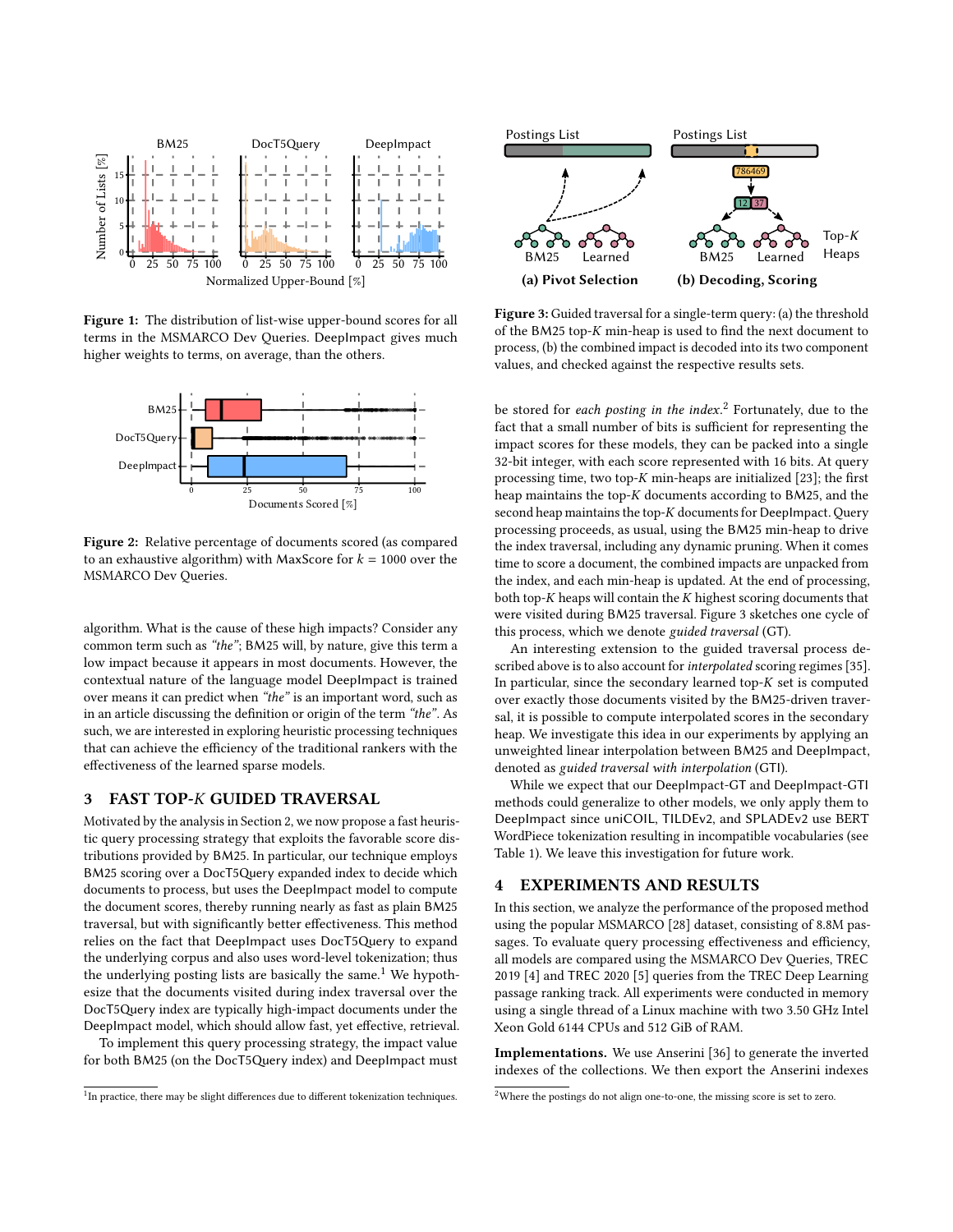Strategy MSMARCO Dev Queries Mean Median P<sub>99</sub> RR@10 BM25 5.7 4.3 24.0 0.187 DeepCT 1.1 0.9 4.5 0.244 DocT5Query 3.8 2.8 16.5 0.272 TILDEv2 20.7 14.3 90.6 0.333 uniCOIL 37.9 21.4 194.5 0.352 SPLADEv2 219.9 201.3 581.6 0.369 DeepImpact 19.5 14.0 79.6 0.326 DeepImpact-GT 4.8 4.2 16.1 0.326 DeepImpact-GTI 5.0 4.4 16.7 0.341

<span id="page-3-7"></span>

Figure 4: Effectiveness vs Mean Latency overall collections. Both TREC 2019 and TREC 2020 are evaluated with NDCG@10, whereas the MSMARCO dev queries are evaluated with RR@10. Note the log scale on the  $x$ -axis, and the differing  $y$ -axis breaks.

using the common index file format [\[17\]](#page-4-32), and process them with PISA [\[26\]](#page-4-33) using the MaxScore query processing algorithm [\[34\]](#page-4-18). All indexes are pre-quantized using 8-bit linear quantization to allow for "sum of impact" scoring [\[3\]](#page-4-34) and reordered using BP [\[9,](#page-4-35) [19,](#page-4-36) [21\]](#page-4-37).

Ranking Models. We use the BM25 scoring method provided by Anserini with the recommended parameters  $k_1 = 0.82$  and  $b = 0.68$  [\[18\]](#page-4-38). For DeepCT, we used the source code and data<sup>[3](#page-3-0)</sup> provided by Mackenzie et al. [\[20\]](#page-4-7). DeepCT also uses BM25 to score

documents, with  $k_1 = 8.0$  and  $b = 0.9$  [\[6,](#page-4-10) [20\]](#page-4-7). For DocT5Query we use the predicted queries available online, $4$  using 40 concatenated predictions for each passage in the corpus, as recommended by Nogueira and Lin [\[29\]](#page-4-13); documents are scored with BM25 using  $k_1$  = 0.82 and  $b$  = 0.68. For uniCOIL we use the official imple-mentation<sup>[5](#page-3-2)</sup> which makes use of a DocT5Query expanded index. For TILDEv2 we use the official implementation<sup>[6](#page-3-3)</sup> which first expands the whole MSMARCO passage collection with 200 expansion terms per document, and then indexes the expanded collection to generate an inverted index. This goes beyond the methodology adopted by Zhuang and Zuccon [\[38\]](#page-4-15), where TILDE was used as a reranker. For SPLADEv2 we used the model provided by Formal et al. [\[11\]](#page-4-16).<sup>[7](#page-3-4)</sup> We refer here to their best performing approach, also named DistilSPLADE-max. For DeepImpact we use the model provided by Mallia et al. [\[27\]](#page-4-9).<sup>[8](#page-3-5)</sup>

Metrics. To evaluate retrieval effectiveness, we follow common practice and report RR@10 for the MSMARCO dev queries and NDCG@10 for TREC 2019 and TREC 2020. To carefully evaluate the retrieval performance of guided traversal with respect to the other strategies, we report the mean, the median, and the 99 th percentile of the response time in ms. Values are taken as the mean of three independent runs.

Results Analysis. In Table [2](#page-3-6) we report our results on the large MSMARCO Dev Queries, and in Figure [4](#page-3-7) we show the performance of the various strategies on all three query sets in terms of both effectiveness and efficiency, where the optimal region is the top left corner (minimal latency and maximal effectiveness).

Among the query processing strategies employing BM25 as the underlying ranking model, namely BM25, DeepCT, and DocT5Query, DeepCT is the most efficient strategy, with a mean response time of 1.1ms and a tail response time of 4.5ms. However, the most effective strategy is DocT5Query across all query sets (see Figure [4\)](#page-3-7). Among the baseline learned sparse models, namely TILDEv2, uni-COIL, SPLADEv2, and DeepImpact, SPLADEv2 is consistently the most effective one, but it is also the least efficient. With respect to the most efficient competitor, DeepImpact, its mean response time is 10 to 14 times larger, and its 99 th percentile response time is 7 to 8 times larger, while SPLADEv2 effectiveness is 13.2% higher on MSMARCO Dev Queries, 4.6% higher on TREC 2019, and 8.4% higher on TREC 2020.

Our proposed DeepImpact-GT strategy, deployed with DeepImpact, improves its mean response time by up to 4.3×, its median response time by up to 3.6×, and its tail response time by up to 5.8×, with no measurable impact on effectiveness. Our DeepImpact-GTI strategy, interpolating BM25 scores and learned DeepImpact impacts, slightly increases the mean response time of DeepImpact-GT by 0.2 ms, but it improves the overall effectiveness: +4.6% on MSMARCO Dev Queries, +1.6% on TREC 2019, and +4.9% on TREC 2020. A pairwise  $t$ -test reported these improvements to be significant ( $p \approx 10^{-10}$ ) for only the dev queries, with  $p = 0.46$  and  $p = 0.049$  reported for TREC 2019 and TREC 2020, respectively.

<span id="page-3-6"></span>Table 2: Efficiency and Effectiveness for different processing strategies over the MSMARCO dev queries, with GT and GTI denoting our guided traversal without or with interpolation, respectively.

<span id="page-3-0"></span><sup>3</sup><https://github.com/jmmackenzie/term-weighting-efficiency>

<span id="page-3-1"></span><sup>&</sup>lt;sup>4</sup><https://github.com/castorini/docTTTTTquery>

<span id="page-3-2"></span> $5$ <https://github.com/luyug/COIL>

<span id="page-3-3"></span><sup>6</sup><https://github.com/ielab/TILDE/tree/main/TILDEv2>

<span id="page-3-4"></span><sup>7</sup><https://github.com/naver/splade>

<span id="page-3-5"></span><sup>8</sup><https://github.com/DI4IR/SIGIR2021>